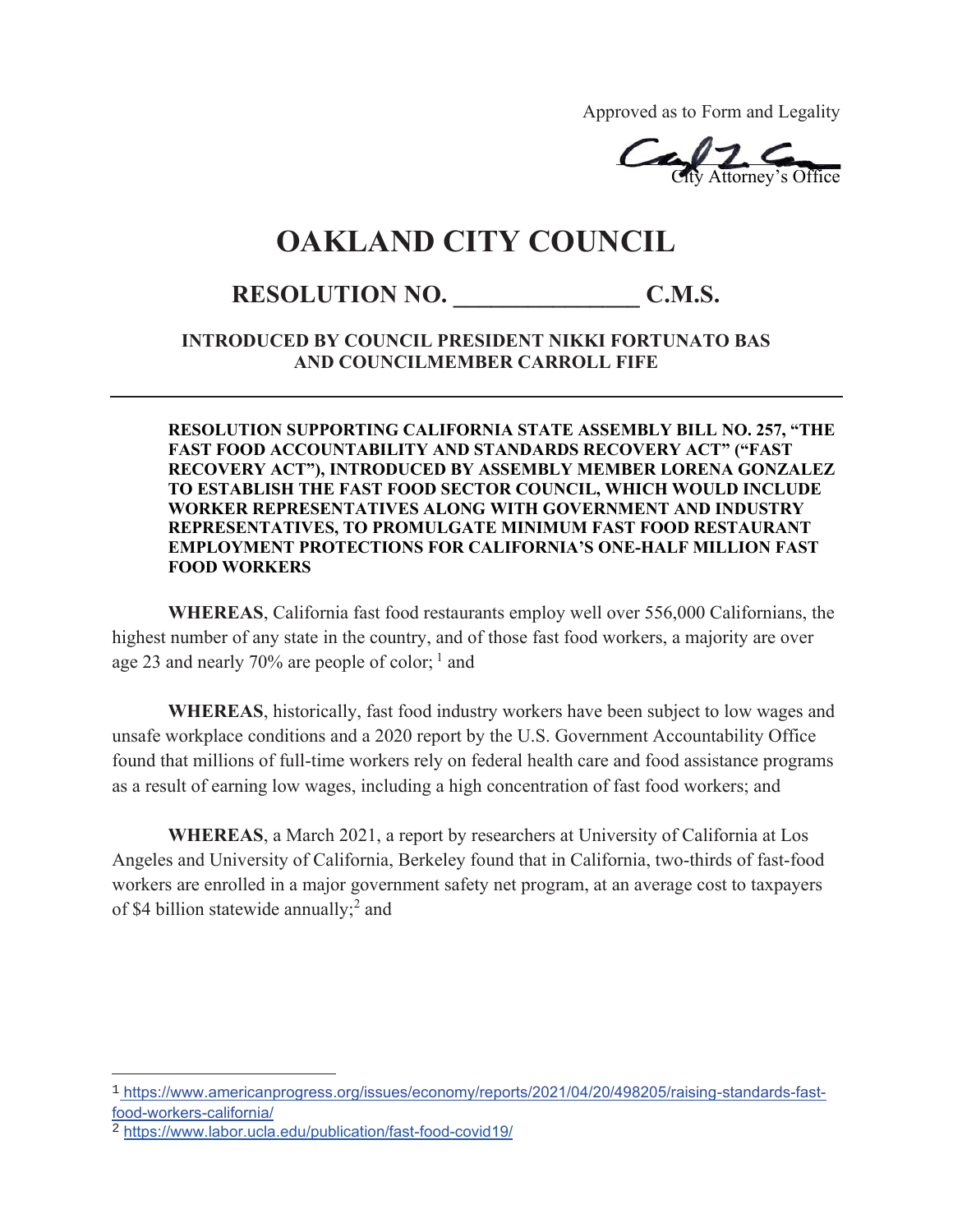**WHEREAS**, even before the pandemic, fast-food workers faced numerous challenges, including low wages, workplace violence, harassment and wage theft, putting them on the razor's edge of economic calamity;<sup>3</sup> and

**WHEREAS**, in an industry where workers operate in fast-paced and crowded environments and are frequently in physical contact with customers, fast food workers have been particularly vulnerable to contracting COVID-19; and

**WHEREAS**, researchers from the University of California, San Francisco found that line cooks had a 60% increase in mortality associated with the pandemic and Latinx food service workers saw a 39% increase in mortality;<sup>4</sup> and

**WHEREAS**, since the onset of the COVID-19 pandemic, numerous local, state and federal laws and regulations have been instituted to require operational changes on the part of businesses to protect employees from infection; and

**WHEREAS**, numerous complaints filed by fast food workers with local health departments illustrate fast food operators routinely have flouted the required protections, including, but not limited to, requiring workers to work without access to personal protective equipment, denying workers sick pay, failing to inform workers of exposure to COVID-19, actively hiding COVID-19 cases, and demanding that workers come to work when they are sick; and

**WHEREAS**, fast food workers are the largest and fastest growing group of low-wage workers in the state yet lack industry-specific protections; and

**WHEREAS**, Assembly Bill ("AB") 257, the FAST Recovery Act, would ensure workers and employers work together with state agencies to raise overall standards and protections in the fast food industry; and

**WHEREAS**, AB 257 would establish a statewide Fast Food Sector Council which would include representatives from state agencies, and fast food franchisors, fast food franchisees, fast food restaurant employees and advocates for fast food restaurant employees, whose purposes would include periodically reviewing and creating statewide minimum health, safety and employment standards in the fast food restaurant industry; and

<sup>3</sup> https://www.theguardian.com/us-news/2017/aug/21/missouri-fast-food-workers-better-pay-popeyeseconomics; https://www.vox.com/the-highlight/2019/7/6/20681186/fast-food-worker-burnout

<sup>4</sup> https://www.cnbc.com/2021/02/02/jobs-where-workers-have-the-highest-risk-of-dying-from-covidstudy.html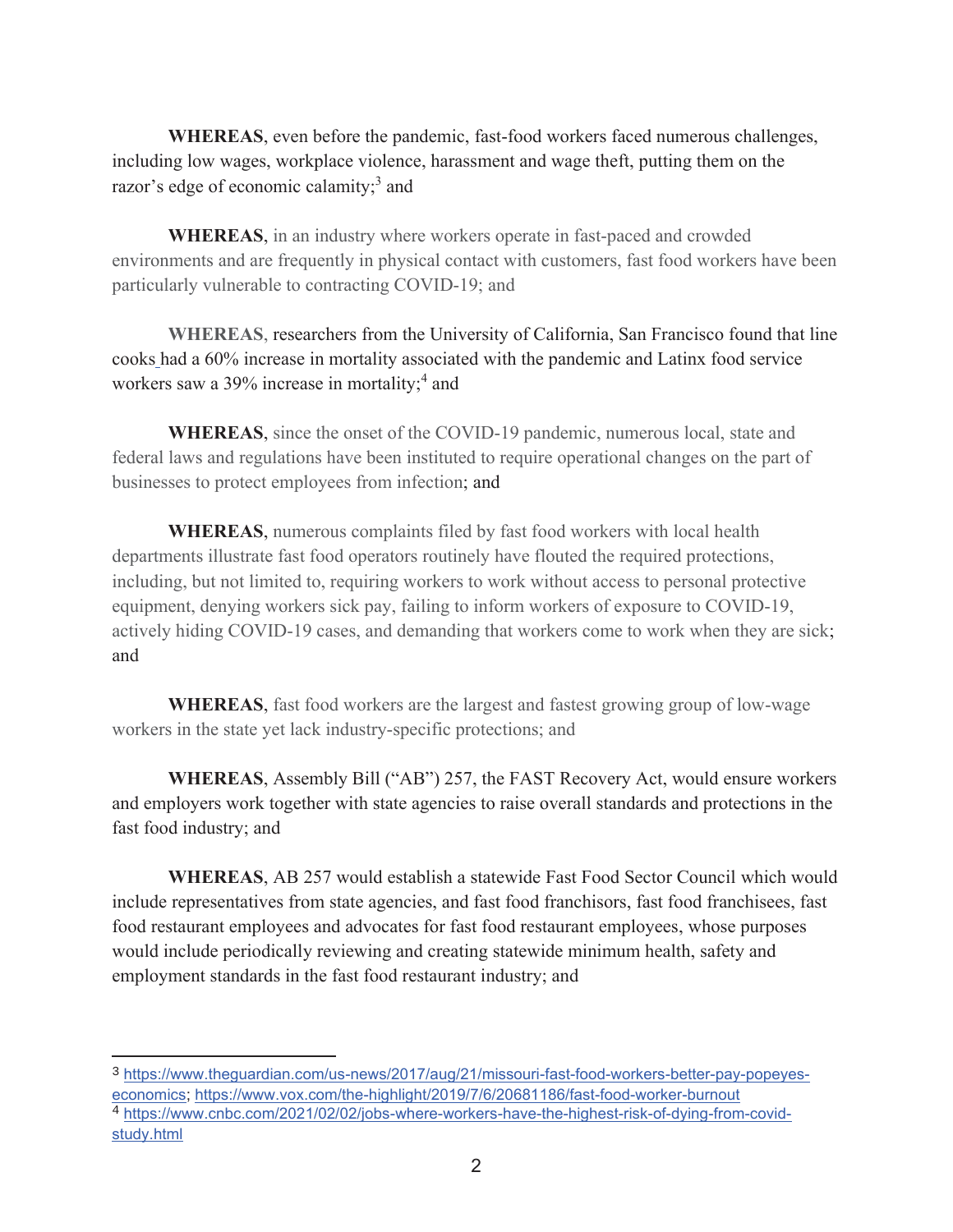**WHEREAS**, AB 257 would hold fast food franchisors responsible for ensuring their franchisees comply with applicable health, safety and employment standards; and

**WHEREAS**, AB 257 would help to address widening income inequality, with a small number of executives profiting immensely while paying workers poverty-level wages and subjecting them to unsustainable working conditions; and

**WHEREAS**, California can emerge from COVID-19 stronger than ever before, but only if all essential workers, including Black, brown, Asian and immigrant workers, have a forum in which to express their concerns about workplace conditions and feel empowered to help work towards solutions; now, therefore, be it

**RESOLVED:** That the Oakland City Council stands with workers, community groups and labor unions in strong support of AB 257 and urges the California State Legislature to pass this bill to empower and provide workplace protections for California's fast food workers; and be it